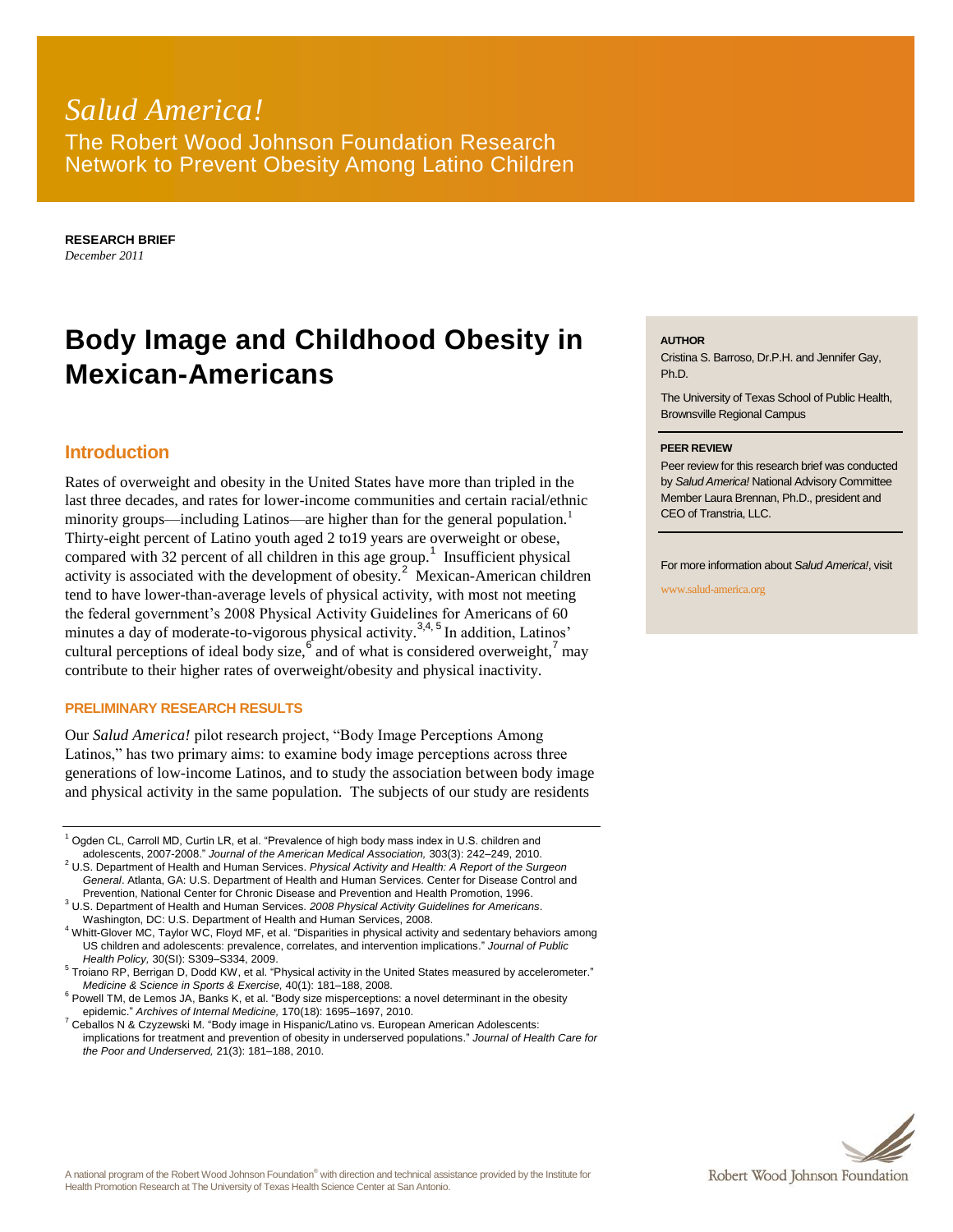of *colonias* in Texas' Lower Rio Grande Valley on the U.S.-Mexico border, a region that faces high rates of obesity as well as other health problems.<sup>8</sup> Colonias are unincorporated settlements where Latinos live in impoverished conditions: 56 percent live below the federal poverty line and lack basic services (including potable water, sewer systems, and/or paved roads).<sup>9</sup>

For our project, we ask members of *colonia* familes (including the child, parent, and, if possible, grandparent) to view sketches of body shapes and body sizes and to select images they perceive as healthy, as well as the image that most resembles their own body.<sup>10 11</sup>Parents and grandparents also select the image that resembles their child/grandchild. All participants also complete a brief survey on demographics, acculturation, and health behaviors. Additionally, height, sitting height, weight, and percent body fat measurements are obtained for all child participants. Grandparent results are not reported here because very few grandparents have participated thus far in the study. Through grassroots community groups and churches, we have recruited 85 families (81 child-parent pairs and 4 sets including a child, parent, and grandparent) of our goal of 210 families, as of this writing. The children are mostly girls (57 %) with an average age of 11. The parents are mostly mothers (83%) with an average age of 39. Preliminary results from the body image portion of the study are below:

■ **Most youth in this group believe they have a weight problem: that they are either underweight or overweight.** About 26 percent of the children we surveyed see themselves as having a normal weight, 42 percent see themselves as being underweight, and 32 percent see themselves as overweight or obese. However, most view smaller body shape and body size as ideal. About 82 percent of children selected an underweight image as their preferred body shape and body size. No differences were observed between boys' and girls' perceptions of their own wieght, or of the ideal body shape and size.

<sup>&</sup>lt;sup>8</sup> Fisher-Hoch SP, Rentfro AR, Salinas JJ, et al. "Socioeconomic status and prevalence of obesity and diabetes in a Mexican American community, Cameron County, Texas, 2004-2007." *Preventing Chronic Disease*, 7(3), May 2010[, http://www.cdc.gov/pcd/issues/2010/may/09\\_0170.htm](http://www.cdc.gov/pcd/issues/2010/may/09_0170.htm) (accessed November 2010).

<sup>9</sup> U.S. Census Bureau. *American Fact Finder: Cameron Park, Texas*. 2005-2009 American Community Survey. [http://factfinder.census.gov/home/saff/main.html?\\_lang=en](http://factfinder.census.gov/home/saff/main.html?_lang=en) (accessed January 2011).

<sup>10</sup> Eckstein K, Mikhail L, Azia AJ, et al. "Parents' perceptions of their child's weight and health." *Pediatrics,* 117(3): 681–690, 2006.

Stunkard A, Sorensen T, Schulsinger F. Use of the Danish Adoption Register for the study of obesity and thinness. In Key S, Roland I, Sigman R, Matthysse S. (eds). *The genetics of neurological and psychiatric disorders.* Raven Press, New York, 1983.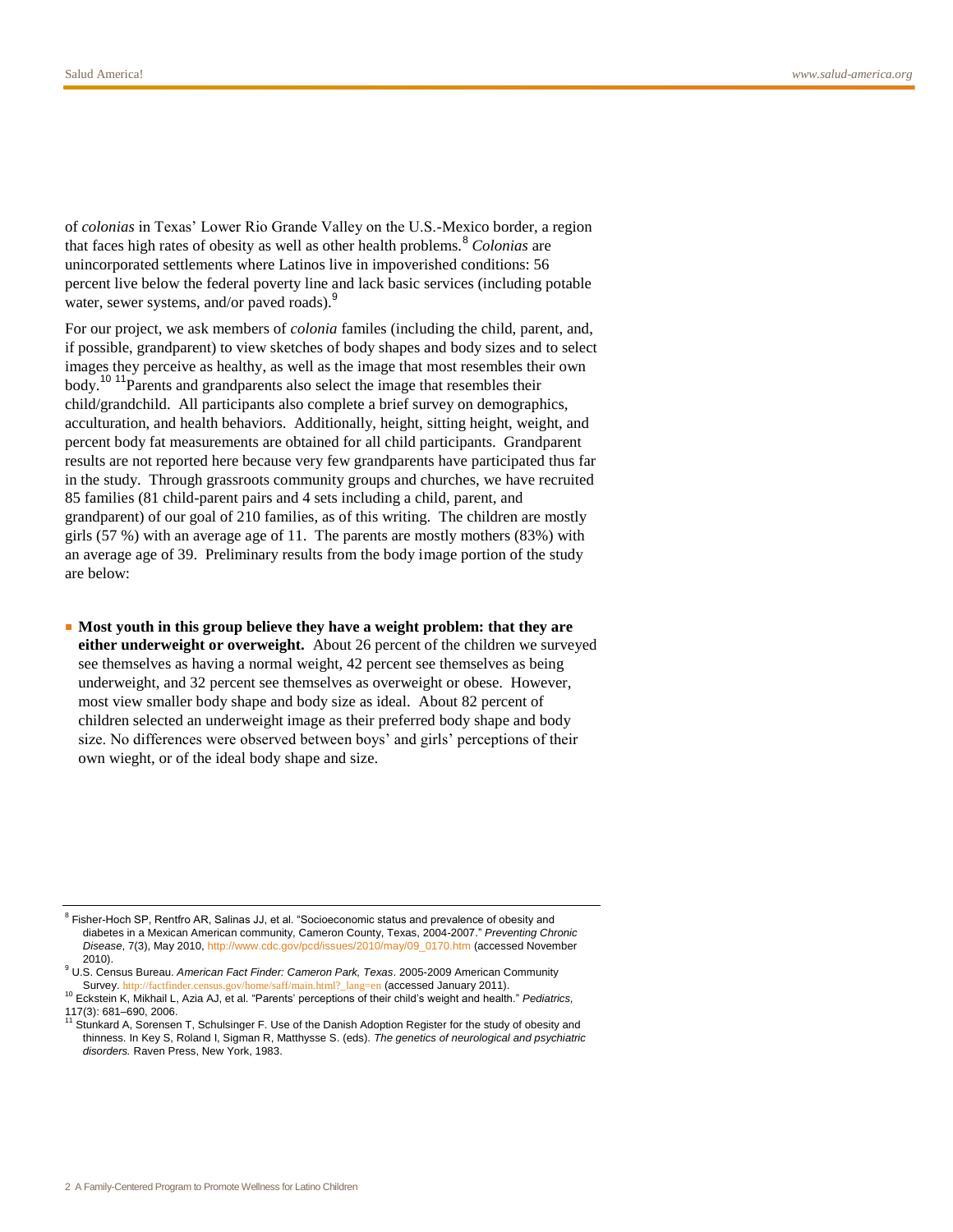

#### ■ **Most parents in this group do not believe their children have a weight**

**problem.** About 76 percent of parents surveyed reported that their child was underweight, and 9 percent reported that their child was of normal weight. Only 15 percent see their child as overweight or obese. These findings are preliminary, and gender differences in parent/grandparent perceptions will be explored when data collection is complete. Females may be more likely to be concerned about weight than males. $6,7$